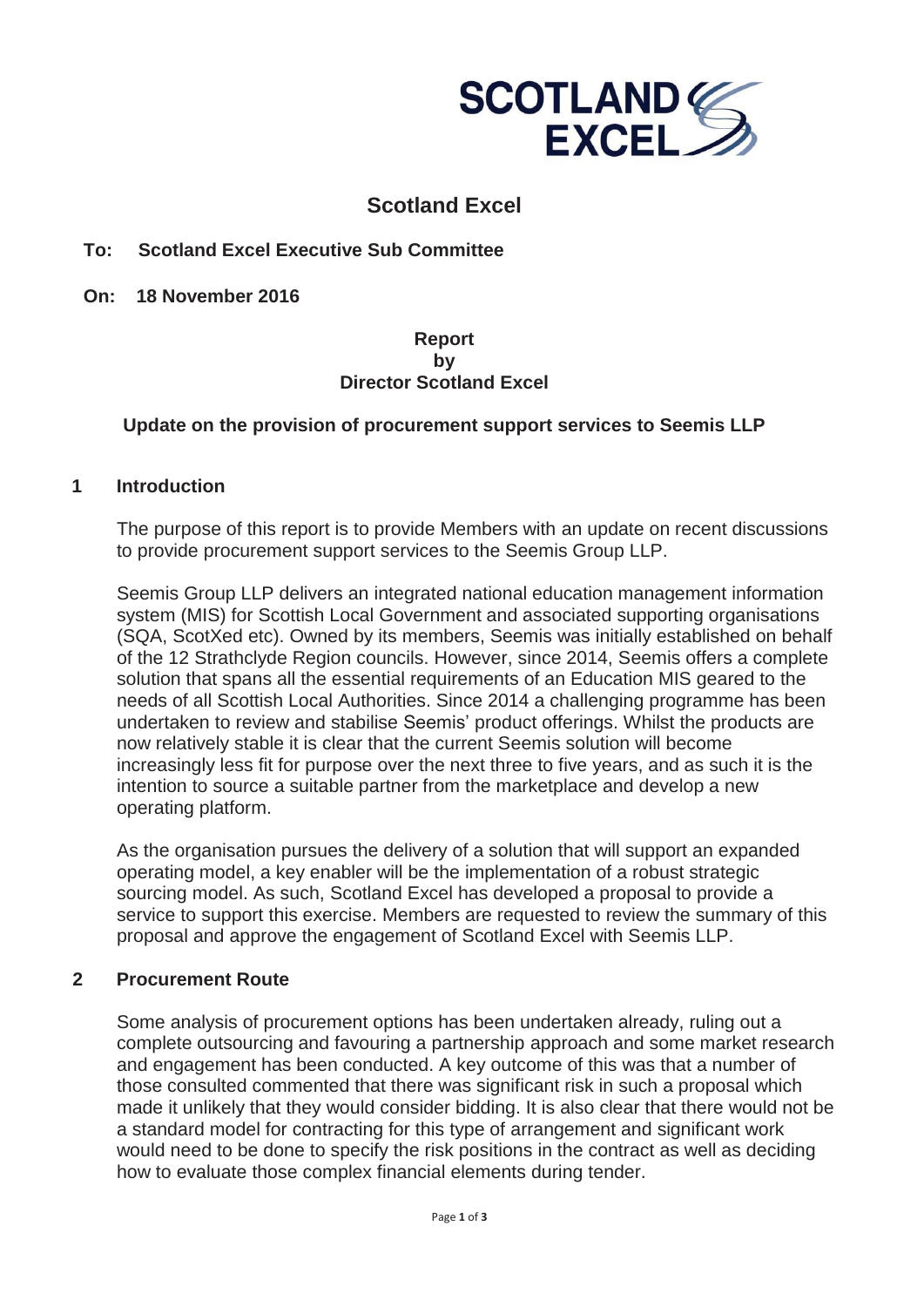On this basis, utilising the new competitive procedure with negotiation has been suggested as a possible procedure to conduct the procurement. This may be appropriate and would certainly give some flexibility within the tender process to discuss crucial technical elements of the contract and refine tenders through several rounds of negotiation and subsequent tenders.

Seemis have indicated that advice to date has indicated a 6 month timescale to complete this process; however, this depends on a number of factors which could represent significant risk. The following stages outline the high level plan for this type of procedure as may be applied to this requirement.

## x **Preparation of the OJEU advert and the initial documents that accompany the OJEU advert**

This is key step in order to be able to manage the procedure to its conclusion in a structured and compliant way. Whilst the process is designed to allow an element of flexibility, minimum requirements must be detailed at this stage and linked to the authority's needs. This would allow selection of suitable candidates to participate in the procedure.

Depending on the work done to date, and whether the intention is to reduce the number of candidates, this stage of the procedure could take 2-4 months to arrive at a list of candidates to be invited to initial tender.

## x **Invitation to submit initial tender documentation**

The high risk and complicated nature of this procedure would suggest that at least the normal 30 days tender period is allowed. This would need to be considered carefully as it may take organisations some time to prepare documents and obtain internal approval to make an offer. There would then be a period of tender evaluation and potential areas for negotiation identified. From this, it is most likely that a round of negotiations would then be held to improve the content of tenders, discuss any technical/specification changes which may allow bidders to improve their offers, however, crucially the minimum requirements and award criteria must not be negotiated. From this, subsequent resubmission of tenders may be conducted over multiple rounds leading to a final tender, throughout which the authority may reduce the number of bidders to be involved in each subsequent round.

Depending on the number of rounds of negotiation, this stage of the process could take between 3 and 6 months

## **Submission of final offer**

The final stage is obviously submission of best and final offers (BAFO) with a period of evaluation and clarification that lead to the conclusion of the negotiation, and award of the contract. This must be based on the award criteria stated in the contract notice and must be a genuine competition (although the requirement to